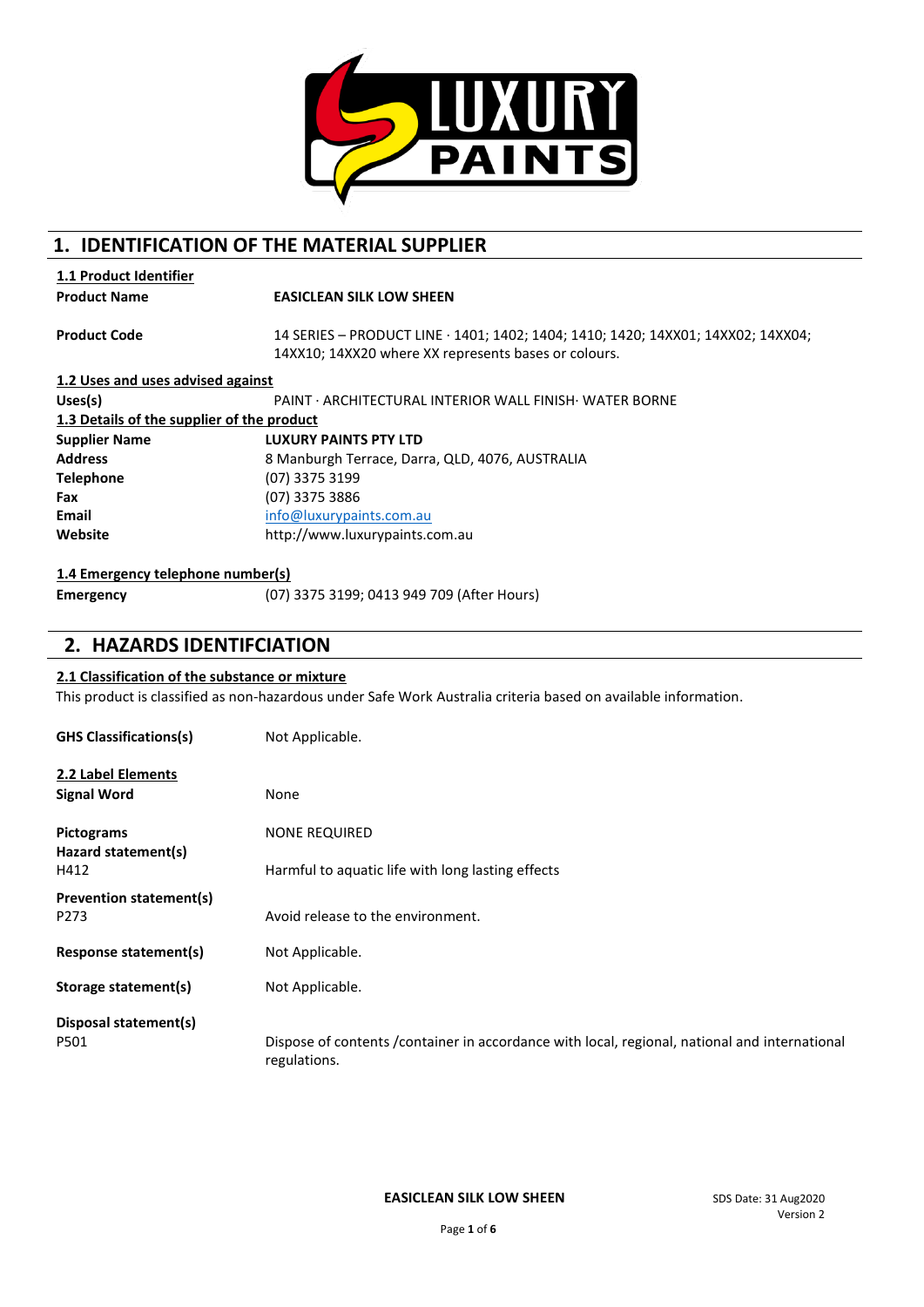# **3. COMPOSITION/ INFORMATION OF INGREDIENTS**

## **3.1 Substances / Mixtures**

| Ingredient                                  | <b>CAS Number</b> | <b>Content Weight %</b> |
|---------------------------------------------|-------------------|-------------------------|
| Acrylic Co-polymer Latex                    | Not available.    | 20 to 30                |
| Propylene Glycol                            | $57 - 55 - 6$     | $4 - 10$                |
| Nonyl Phenol Ethoxylate                     | 127087-87-0       | $0.2$ to $0.4$          |
| <b>Titanium Dioxide</b>                     | 13463-67-7        | 20 to 30                |
| Filler Pigments - non regulated             | Various           | $10-25$                 |
| Preservatives Non-formaldehyde type         | Not available.    | $0.2$ to $0.4$          |
| Ingredients determined to be non-hazardous. |                   | Balance                 |

# **4. FIRST AID MEASURES**

### **4.1 Description of first aid measures**

| Eve                  | If in eyes, hold lids apart and flush continuously with running water. Seek medical attention<br>without delay                                             |
|----------------------|------------------------------------------------------------------------------------------------------------------------------------------------------------|
| Inhalation           | If inhaled, remove from contaminated area. Other measure are usually unnecessary.                                                                          |
| <b>Skin</b>          | If skin or hair contact occurs, remove contaminated clothing and flush skin and hair with<br>running water. Seek medical attention if there is irritation. |
| Ingestion            | Immediately give a glass of water. If advice is needed, contact a Poison Information Centre<br>on 13 11 26 (Australia wide) or a doctor (at once)          |
| First aid facilities | Eye wash facilities and safety shower should be available.                                                                                                 |

### **4.2 Most important symptoms and effects, both acute and delayed**

See Section 11 for more detailed information on health effects and symptoms.

#### **4.3 Immediate medical attention and special treatment needed**

Treat symptomatically.

## **5. FIRE FIGHTING MEASURES**

### **5.1 Extinguishing media**

No restriction on the type of extinguishing media required. Use what suits the surroundings.

#### **5.2 Special Hazards arising from the substance or mixture**

The material is not readily combustible. However in a fire the components can decompose and may evolve some toxic fumes.

#### **5.3 Advice for firefighters**

Use water delivered to cool intact containers and nearby storage areas.

#### **5.4 Hazchem code**

None

## **6. ACCIDENTAL RELEASE MEASURES**

#### **6.1 Personal precautions, protective equipment and emergency procedures**

Wear Personal Protective Equipment (PPE) as detailed in section 8 of the SDS. Contact emergency services where appropriate.

#### **6.2 Environmental precautions**

Prevent product from entering drains and waterways.

#### **6.3 Methods of cleaning up**

Contain spillage, then cover / absorb spill with absorbent material (sawdust, vermiculite, sand or similar), collect and place in suitable containers for disposal.

#### **6.4 Reference to other sections**

See sections 8 and 13 for exposure controls and disposal.

**EASICLEAN SILK LOW SHEEN** SDS Date: 31 Aug2020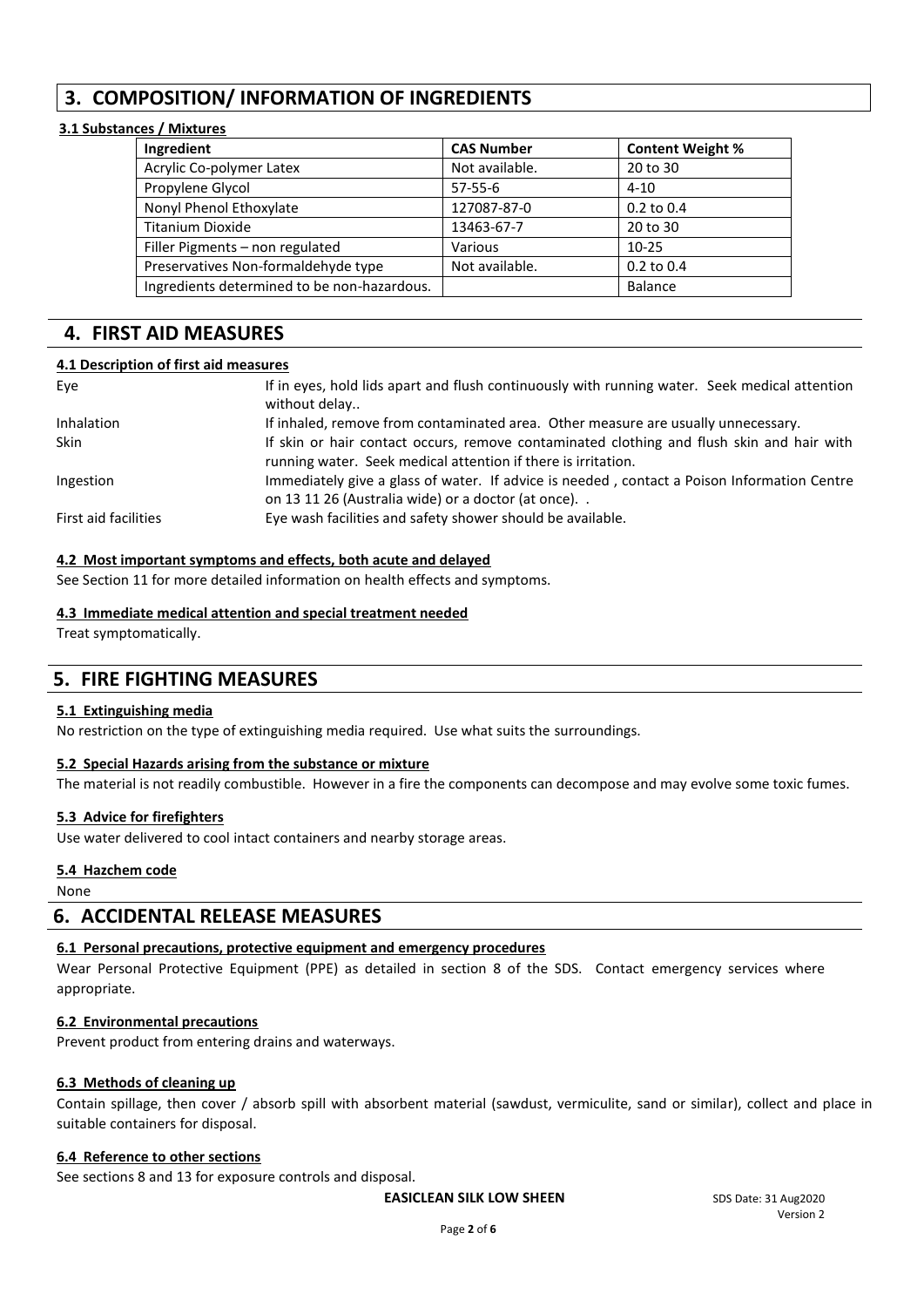# **7. HANDLING AND STORAGE**

### **7.1 Precautions for safe handling**

Observe good personal hygiene, including washing hands before eating. Prohibit eating and drinking in contaminated areas.

### **7.2 Conditions for safe storage, including any incompatibilities**

Store tightly sealed in a cool, dry, well-ventilated area, removed from heat and foodstuffs. Ensure containers are adequately labelled, protected from physical damage and sealed when not in use. Check regularly for leaks or spills.

# **8. EXPOSURE CONTROLS / PERSONAL PROTECTION**

### **8.1 Control parameters**

|  | <b>Exposure standards</b> |
|--|---------------------------|
|--|---------------------------|

| Ingredient       | <b>Reference</b> | <b>TWA</b> |       |     |       |
|------------------|------------------|------------|-------|-----|-------|
|                  |                  | ppm        | mg/m3 | ppm | mg/m3 |
| Propylene Glycol | SWA (AUS)        | 150        | 474   |     | $- -$ |

#### **8.2 Exposure controls**

Engineering controls Avoid inhalation. Use in well ventilated areas. Keep containers closed when not in use.

| <b>PPE</b>  | B OVERALLS, SAFETY SHOES, SAFETY GLASSES, GLOVES                                                                                                                            |
|-------------|-----------------------------------------------------------------------------------------------------------------------------------------------------------------------------|
| Eyes / Face | Wear splash-proof goggles.                                                                                                                                                  |
| Hands       | Wear PVA or Viton (R) gloves.                                                                                                                                               |
| Body        | Wear coveralls                                                                                                                                                              |
| Respiratory | If spraying or if risk of inhalation exists wear a respirator meeting the requirements of AS/NZS 1715.<br>If sanding dry product, wear a Class P1 (Particulate) respirator. |



## **9. PHYSICAL AND CHEMICAL PROPERTIES**

#### **Information on basic physical and chemical properties**

| Appearance                       | <b>COLOURED LIQUID</b>            |
|----------------------------------|-----------------------------------|
| Odour                            | MILD ACRYLIC AND AMMONIACAL ODOUR |
| Flammability                     | <b>NON FLAMMABLE</b>              |
| Flash point                      | <b>NOT APPLICABLE</b>             |
| <b>Boiling point</b>             | 100°C to 105°C                    |
| <b>Melting point</b>             | <b>NOT APPLICABLE</b>             |
| <b>Evaporation rate</b>          | <b>NOT AVAILABLE</b>              |
| рH                               | $8 - 10$                          |
| Vapour density                   | <b>NOT AVAILABLE</b>              |
| <b>Specific gravity</b>          | 1.30 to 1.50                      |
| Solubility (water)               | <b>MISCIBLE</b>                   |
| Vapour pressure                  | <b>NOT AVAILABLE</b>              |
| <b>Partition coefficient</b>     | <b>NOT AVAILABLE</b>              |
| <b>Autoignition temperature</b>  | $>200^{\circ}$ C                  |
| <b>Decomposition temperature</b> | <b>NOT AVAILABLE</b>              |
| Viscosity                        | >800 cSt @ 25°C                   |
| <b>Explosive properties</b>      | <b>NONE</b>                       |
| <b>Oxidising properties</b>      | <b>NONE</b>                       |

#### **EASICLEAN SILK LOW SHEEN** SDS Date: 31 Aug2020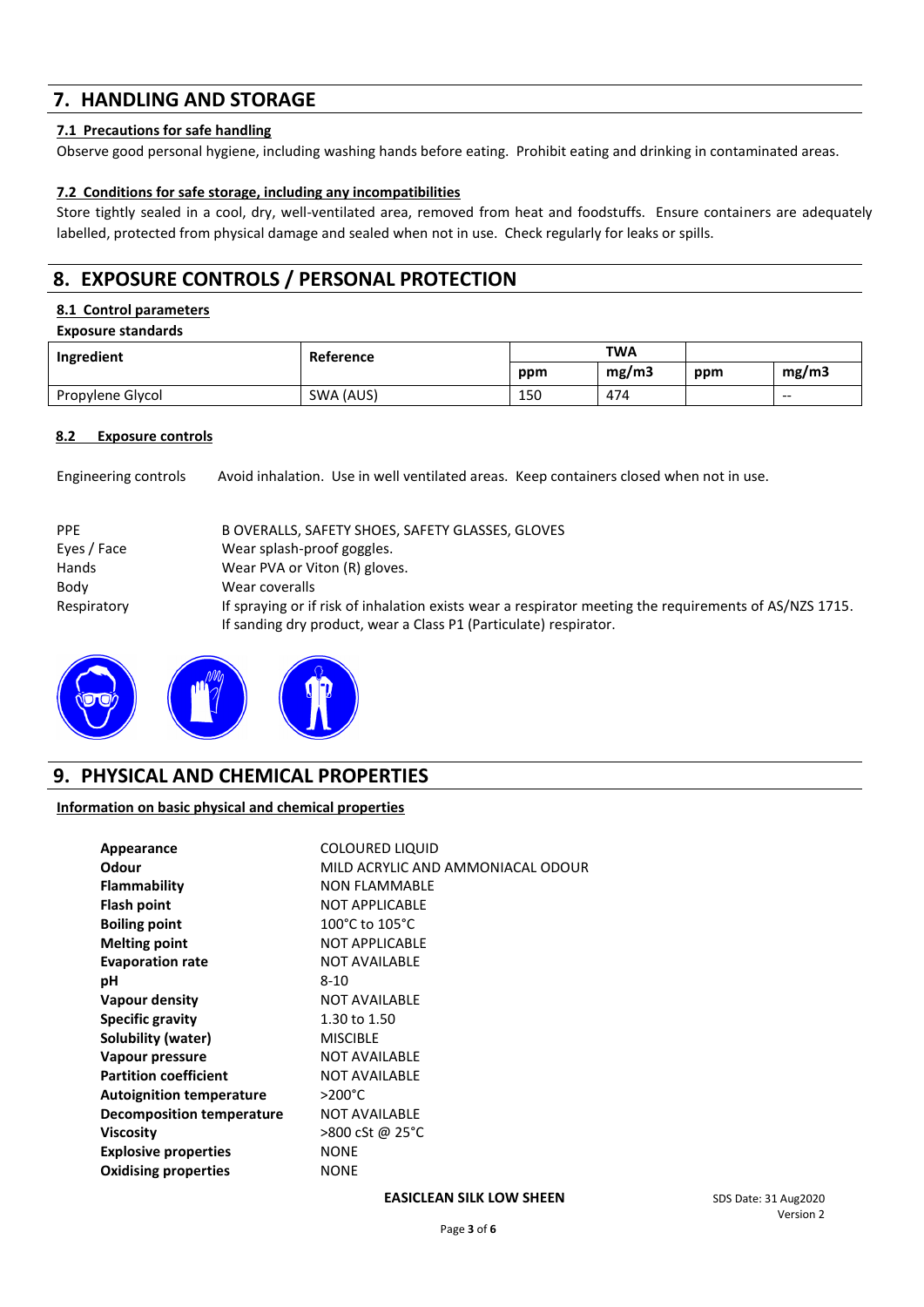# **10. STABILITY AND REACTIVITY**

### **10.1 Reactivity**

No normal reactivity concern as per the information available from raw material data.

#### **10.2 Chemical stability**

Stable under recommended conditions of storage.

## **10.3 Possibility of hazardous reactions**

Hazardous polymerization is not expected to occur.

#### **10.4 Conditions to avoid**

Avoid contact with food. Avoid exposure to frost, excess heat and open flames.

#### **10.5 Incompatible materials**

Incompatible with oxidising agents (e.g. hypochlorites), acids (e.g. nitric acid).

#### **10.6 Hazardous decomposition products**

May evolve oxides of carbon in a strong fire.

## **11. TOXICOLOGICAL INFORMATION**

#### **11.1 Information on toxicological effects**

### **Acute Toxicity Information available for the product:** Harmful if swallowed, or if in contact with skin, and/or if inhaled.

#### **Information available for the ingredient(s):** None.

| <b>Skin</b>              | Contact may result in irritation.                                                                |  |  |
|--------------------------|--------------------------------------------------------------------------------------------------|--|--|
| Eye                      | Contact may result in irritation, lacrimation, pain and redness.                                 |  |  |
| <b>Sensitisation</b>     | May cause an allergic skin reaction. This product is not classified as a respiratory sensitiser. |  |  |
| <b>Mutagenicity</b>      | No data available to classify as a mutagen.                                                      |  |  |
| Carcinogenicity          | No data available to classify as a carcinogen.                                                   |  |  |
| Reproductive             | Insufficient data available to classify as a reproductive toxin.                                 |  |  |
| STOT - single exposure   | No data available to make that classification.                                                   |  |  |
| STOT - repeated exposure | No data available to make that classification.                                                   |  |  |
| <b>Aspiration</b>        | This product does not present an aspiration hazard.                                              |  |  |

## **12. ECOLOGICAL INFORMATION**

#### **12.1 Toxicity**

Long term adverse effects to aquatic organisms are possible if continuous exposure is maintained.

#### **12.2 Persistance and degradability**

As the substance is not readily biodegradable, long term retention times in water are to be expected. This applies only in cases where no other elimination mechanisms (photo degradation, hydrolysis, and adsorption) are active.

#### **12.3 Bioaccumulative potential**

No Information available.

#### **12.4 Mobility in soil**

No Information available.

### **12.5 Other adverse effects**

Do not allow to escape into the waterways, waste water or soil.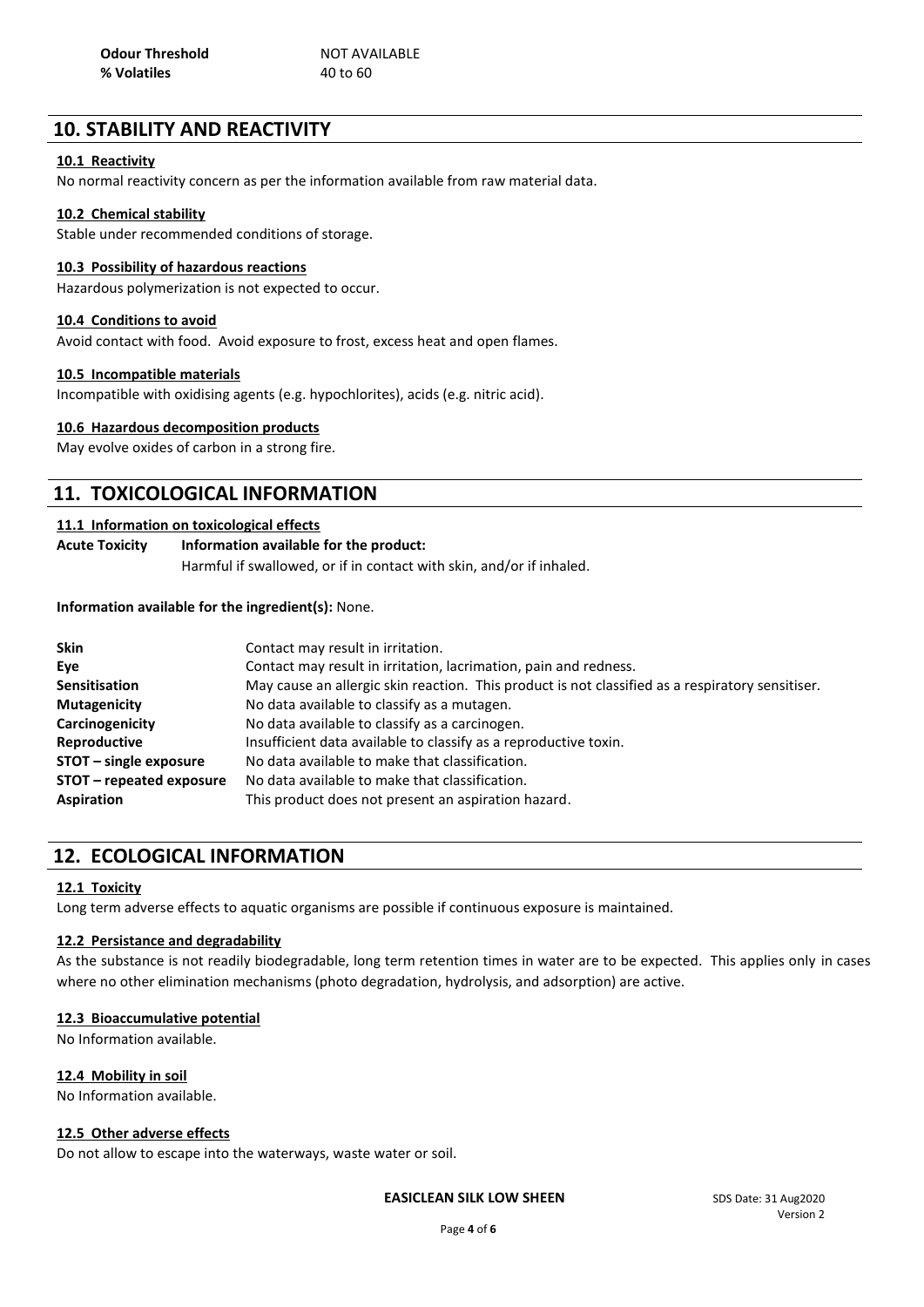# **13. DISPOSAL CONSIDERATIONS**

#### **13.1 Waste treatment methods**

**Waste Disposal** For small amounts, absorb with sand, vermiculite or similar and dispose of to an approved landfill site. Contact the manufacturer/supplier for additional information if disposing of large quantities (if required). Prevent contamination of drains and waterways as aquatic life may be threatened and environmental damage may result.

Legislation **Dispose of in accordance with relevant local legislation.** 

## **14. TRANSPORT INFORMATION**

**Road and Rail Transport:** CLASSIFIED AS A NON DANGEROUS GOOD BY THE CRITERIA OF THE ADG CODE. Transport not regulated.

**Marine Transport**: Not classified as Dangerous Goods by the criterion of the International Maritime Dangerous Goods Code (IMDG Code) for transport by sea.

**Air Transport**: Not classified as Dangerous Goods by the criterion of the International Air Transport Association (IATA Code) Dangerous Goods Regulation for transport by air.

Declaration for land, sea and air shipment: PAINT

**Hazchem code** Nil

## **15. REGULATORY INFORMATION**

**15.1 Safety, health and environmental regulations/legislation specific for the substance or mixture**

| <b>Poison schedule</b> | None.                                                                                                                                                                                                                                                                         |                                                                                                                                                                                                                    |
|------------------------|-------------------------------------------------------------------------------------------------------------------------------------------------------------------------------------------------------------------------------------------------------------------------------|--------------------------------------------------------------------------------------------------------------------------------------------------------------------------------------------------------------------|
| <b>Classifications</b> | Safework Australia criteria is based on the Globally Harmonised System (GHS) of Classification and<br>Labelling of Chemicals.<br>The classifications and phrases listed below are based on the Approved Criteria for Classifying<br>Hazardous Substances [NOHSC: 1008(2004)]. |                                                                                                                                                                                                                    |
| <b>Hazard Codes</b>    | None.                                                                                                                                                                                                                                                                         |                                                                                                                                                                                                                    |
| <b>Risk Phrases</b>    | R36/37/38                                                                                                                                                                                                                                                                     | Irritating to eyes, respiratory system and skin.                                                                                                                                                                   |
| <b>Safety Phrases</b>  | S3/7/9<br>S24/25<br>S62                                                                                                                                                                                                                                                       | Keep container tightly closed in a cool, well ventilated place.<br>Avoid contact with skin and eyes.<br>If swallowed, do not induce vomiting; seek medical advice immediately and show this<br>container or label. |
| Inventory listing(s)   | AUSTRALIA: AICS (Australian Inventory of Chemical Substances)<br>All components are listed on AICS, or are exempt.                                                                                                                                                            |                                                                                                                                                                                                                    |

## **16.OTHER INFORMATION**

The information contained in this data sheet is based on current knowledge and experience. The purpose of this information is to draw attention to the health and safety aspects concerning the products supplied by Luxury Paints, and to recommend precautionary measures for the storage and handling of the product.

This Safety Data Sheet replaces all previous information.

The above details do not imply any guarantee concerning composition, properties or performance.

#### **EASICLEAN SILK LOW SHEEN** SDS Date: 31 Aug2020